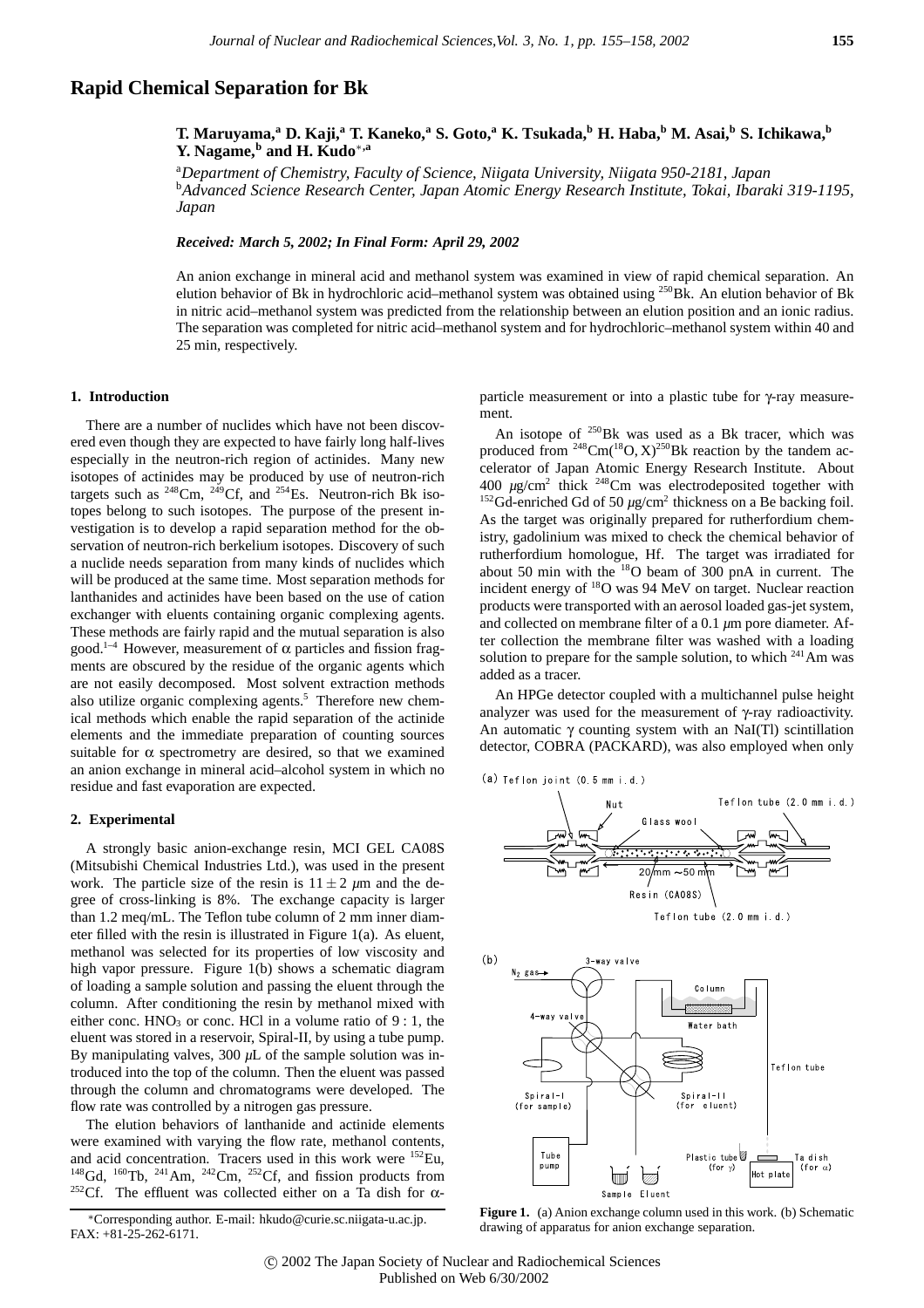

Figure 2. Effect of methanol content in 3.2 M HNO<sub>3</sub>–methanol anion exchange system.

a single tracer was used. A silicon surface barrier detector with a multichannel pulse height analyzer was used for the measurement of α radioactivity.

### **3. Results and Discussion**

**3.1. Nitric Acid–Methanol System.** It is known that the elution positions for lanthanide and actinide elements are correlated with their ionic radii in an anion exchange in the nitric acid–methanol system.<sup>6</sup> This means that the elution position of a given element of actinide is easily predictable, if its trivalent ionic radius is known. Therefore, the nitric acid–methanol system was firstly examined by using several tracers. Essentially a rapid separation requires fast flow rate, so that the effect of the flow rate was examined. The peak position was found to be not influenced by the change of the flow rate, but the elution curves became broader as the flow rate got faster. The optimum flow rate was determined from the elution time and the peak broadening to be around 0.5–0.8 mL/min.

When the column temperature was kept at room temperature, peak broadening, serious tailings, and overlapping elution curves were observed in the chromatograms. This is caused by slow attainment of an exchange equilibrium at room temperature. In addition, the flow rate was slow compared with the cases at elevated temperatures under the same pressure. This is because the viscosity of the eluent is higher at low temperature. Therefore, the column temperature was kept at 80–85 °C. Although this temperature was almost an upper limit for the resin, the deterioration of the resin was not recognized after more than 20 runs of experiments.



**Figure 3.** Peak position vs. nitric acid concentration. The attached error bars indicate the widths (FWHM) of the elution curves.



**Figure 4.** Elution curves of some lanthanides and actinides in nitric acid–methanol anion exchange system. The estimated elution curves for Bk and Sm are also shown.

In general, ions are more strongly adsorbed at higher methanol content, $\frac{7}{1}$  so that good separation is expected at higher methanol content. On the other hand, the stronger the adsorption, the longer the elution time. In this point of view, the effect of methanol content was examined using <sup>152</sup>Eu and <sup>148</sup>Gd tracers. The results are shown in Figure 2. As is expected, higher methanol content gives a stronger adsorption. But at the highest methanol content examined, the width of the elution curve is considerably large. We define the figure of merit (FOM) as the difference of the peak positions divided by the sum of the widths of two elution curves. The best FOM was obtained at 95% methanol content. At this methanol content, the elution time for Eu was fairly short, about 20 min.

It was reported that adsorption on the resin is enhanced by an increase in nitric acid concentration.<sup>7</sup> Considering the separation time, the concentration of nitric acid was examined up to 4.7 M at 95% of methanol content. The results are shown in Figure 3. The best separation was achieved at the highest concentration of nitric acid. The elution time for Eu was about 25 min in 4.7 M nitric acid. This value of the elution time is still applicable to the separation for nuclides of a few tens minutes half-life.

Under the best condition obtained in nitric acid–methanol system, the chromatograms for several lanthanide and actinide elements were developed and displayed in Figure 4. The sequence of the elution was Tb *<* Gd *<* Cf *<* Eu *<* Cm *<* Am. Americium remained on the resin under the present condition. As the peak positions and the widths of the elution curves are found to be well correlated with the ionic radii of trivalent ions, $8$ the chromatogram for Bk was predicted from these correlations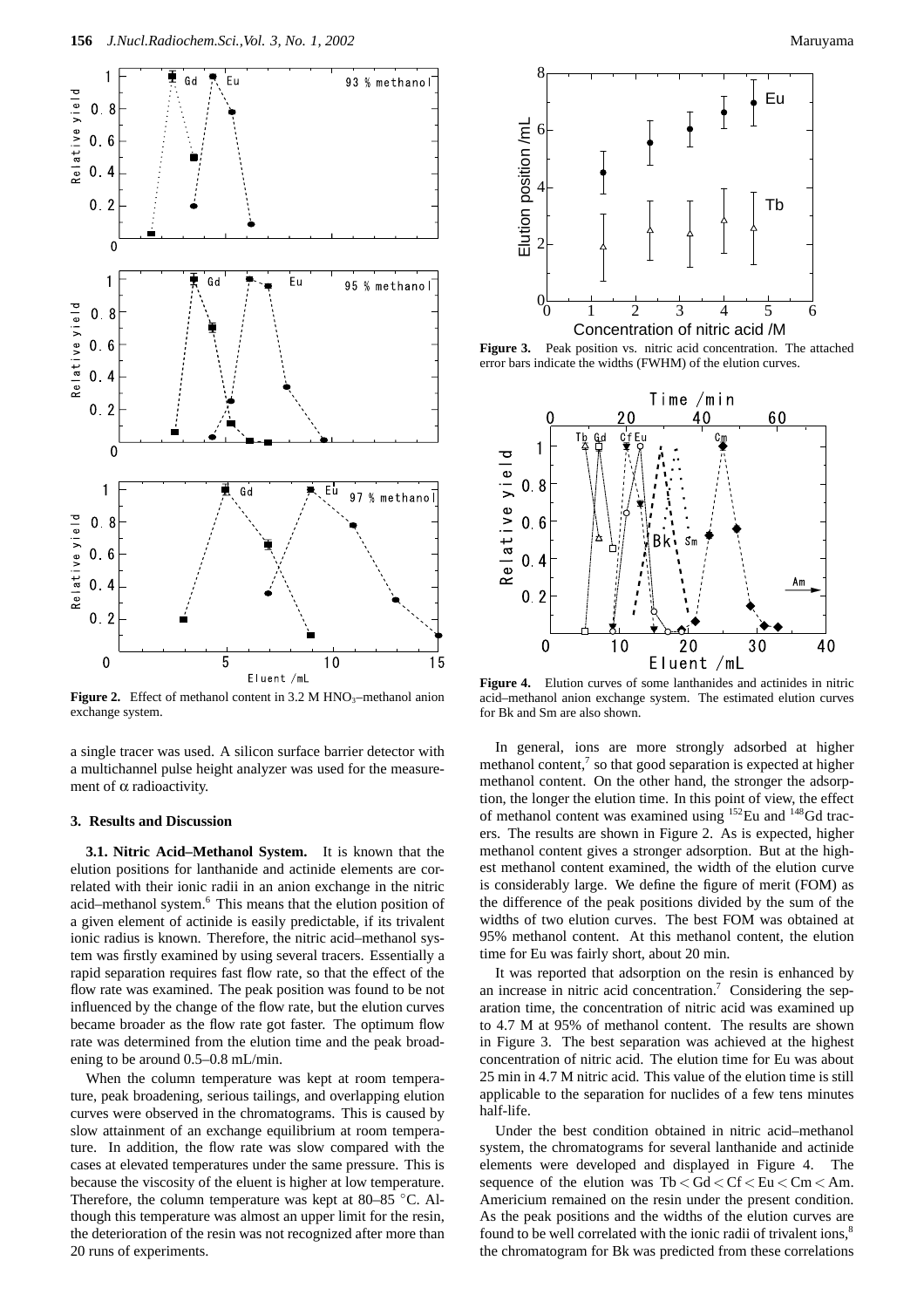

**Figure 5.** Effect of methanol content in 12 M HCl–methanol anion exchange system.



**Figure 6.** Elution curves of Hf, Am, Cf, and Bk in hydrochloric acid– methanol system.

and depicted in Figure 4. The values of the ionic radii given by Shannon<sup>9</sup> were used. As the ionic radius of Sm is close to that of Bk, the predicted chromatogram for Sm is also drawn in the figure. It is expected that the separation for Bk is completed in about 35 min and the separated fraction of Bk will be contaminated by small amounts of Cf, Eu, and Sm if exist.

**3.2. Hydrochloric–Methanol System.** Group separation of actinides from lanthanides has been made by an anion exchange in the hydrochloric acid–methanol system.<sup>10</sup> And it was reported that in the hydrochloric acid–methanol system is efficient the separation of Bk from other actinides. However, the elution time is quite long and the reported separation scheme cannot be used for a rapid separation as it is.

In the present work the fast flow rate for this system was examined whether it is applicable in rapid separation. The elution curves at fast flow rate over 1.0 mL/min became broad remarkably. It was found that the flow rate should be below 0.7 mL/min. At room temperature, demerits similar to those in the nitric acid system were encountered. All the neighboring elution curves overlapped each other and the tailing was considerably large. Therefore the experiments should be performed at about 85 ◦C. When the concentration of hydrochloric acid was less than 12 M, the adsorption on the resin was too weak and Am and Cf could not be separated. The concentration of hydrochloric acid was fixed to 12 M thereafter.

The effects of methanol content are shown in Figure 5, where the chromatographic behaviors of Am and Cf were displayed. It is clear from the figure that the best result was obtained at 90% of methanol content. In this condition, Am and Cf were well separated and the elution time for Bk was expected to be about 25 min judging from the elution position in Reference 7. The hydrochloric acid–methanol system seems to be more suited for the Bk separation, because no contamination from lanthanides and actinides were expected.

In order to examine the behaviors of other elements, such as fission products which will be produced at the same time with the Bk production, fission products from  $252$ Cf spontaneous fission were used as tracers. It was found that lanthanides (La, Ce, Nd, Pm, Sm), Ba, and Rh were observed only for the first fraction in a similar manner as seen in Figure 5, while Ru, Cd, and Te remained in the column. Small amounts of Ru were observed for all fractions. The elution curves of such elements as Zr, Ag, and I, were seen near the expected position of Bk. Accordingly the Bk fraction may be contaminated with small amounts of Ru, Zr, Ag, and I. However Bk can be separated from most of elements in this system.

Under the optimum condition in the HCl–methanol system, the chromatographic behavior of Bk was examined using  $^{250}$ Bk which was produced from  $248 \text{Cm} + 18 \text{O}$  reaction. The elution curve for Bk is shown in Figure 6 together with that for  $241$ Am which was added as a tracer. The elution curve of Cf which was obtained under the same conditions in the tracer experiment was also depicted in the figure. The elution curve for Hf is also depicted in the figure. Hafnium isotopes were produced from  $Gd + {}^{18}O$  reaction. As is expected, the Hf behavior is about the same with that of its homologue, Zr. The chemical yield for whole procedure was about 80% including a wash-out efficiency from the membrane filter which was used as a collector in the gas-jet transport system. The Bk fraction was measured within 30 min from the end of bombardment. As the separation time is comparable to the theoretically predicted half-lives<sup>11</sup> of  $^{252}$ Bk (23.3 min) and  $^{253}$ Bk (51.3 min), the present separation method can be utilized to the observation of these nuclides.

#### **4. Conclusion**

Hydrochloric acid–methanol system is found to be more efficient compared with nitric acid–methanol system for the rapid separation of Bk. The elution behavior of Bk in the anion exchange with hydrochloric acid–methanol was obtained, which can be effectively utilized to the observation of unknown isotopes of Bk.

#### **References**

(1) S. G. Thompson, B. G. Harvey, G. R. Choppin, and G. T. Seaborg, J. Am. Chem. Soc. **76**, 6229 (1954).